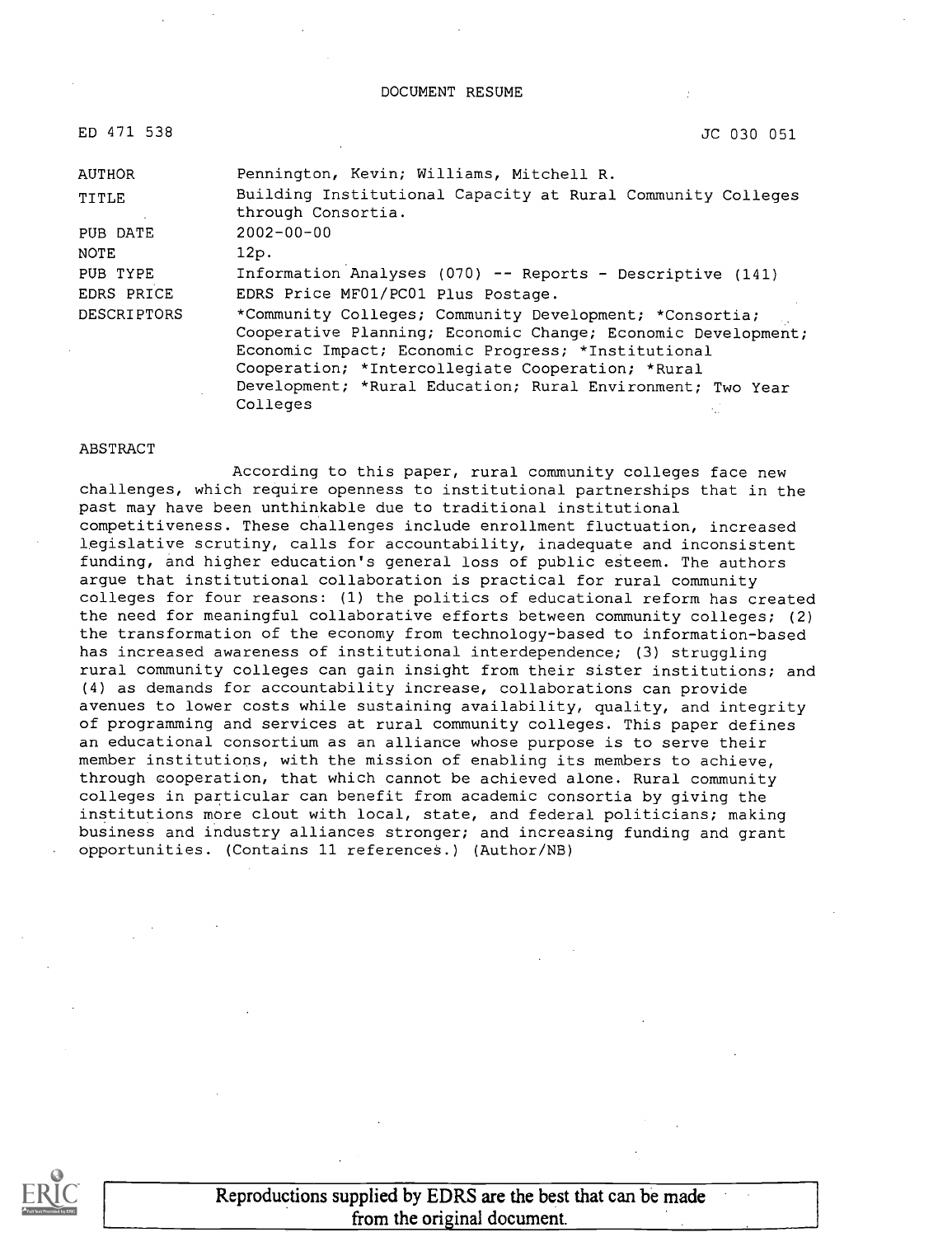# Building Institutional Capacity at Rural Community Colleges Through Consortia

PERMISSION TO REPRODUCE AND DISSEMINATE THIS MATERIAL HAS BEEN GRANTED BY

# William

TO THE EDUCATIONAL RESOURCES INFORMATION CENTER (ERIC)

1

U.S. DEPARTMENT OF EDUCATION<br>Office of Educational Research and Improvement<br>EDUCATIONAL RESOURCES INFORMATION CENTER (ERIC)<br>
This document has been reproduced as<br>
received from the person or organization<br>
originating it.

Minor changes have been made to . improve reproduction quality.

Points of view or opinions stated in this document do not necessarily represent official OERI position or policy.

 $\mathbf{r}$ 

 $\ddot{x}$ 

-

Kevin Pennington Associate Professor Educational Leadership and Foundations Western Carolina University 250 Killian Building Cullowhee, North Carolina 28723 penningtn@wcu.edu 828/227-7415

Mitchell R. Williams Director of Leadership Programs University of North Carolina at Asheville One University Heights, 311 Owen Hall Asheville, North Carolina 28804 mwilliams@unca.edu 828/251-6125

 $\mathcal{L}_{\rm eff}^{\rm eff}$  , where  $\mathcal{L}_{\rm eff}$ 

0  $\overline{O}$  $\mathcal{L}$ 





 $\overline{2}$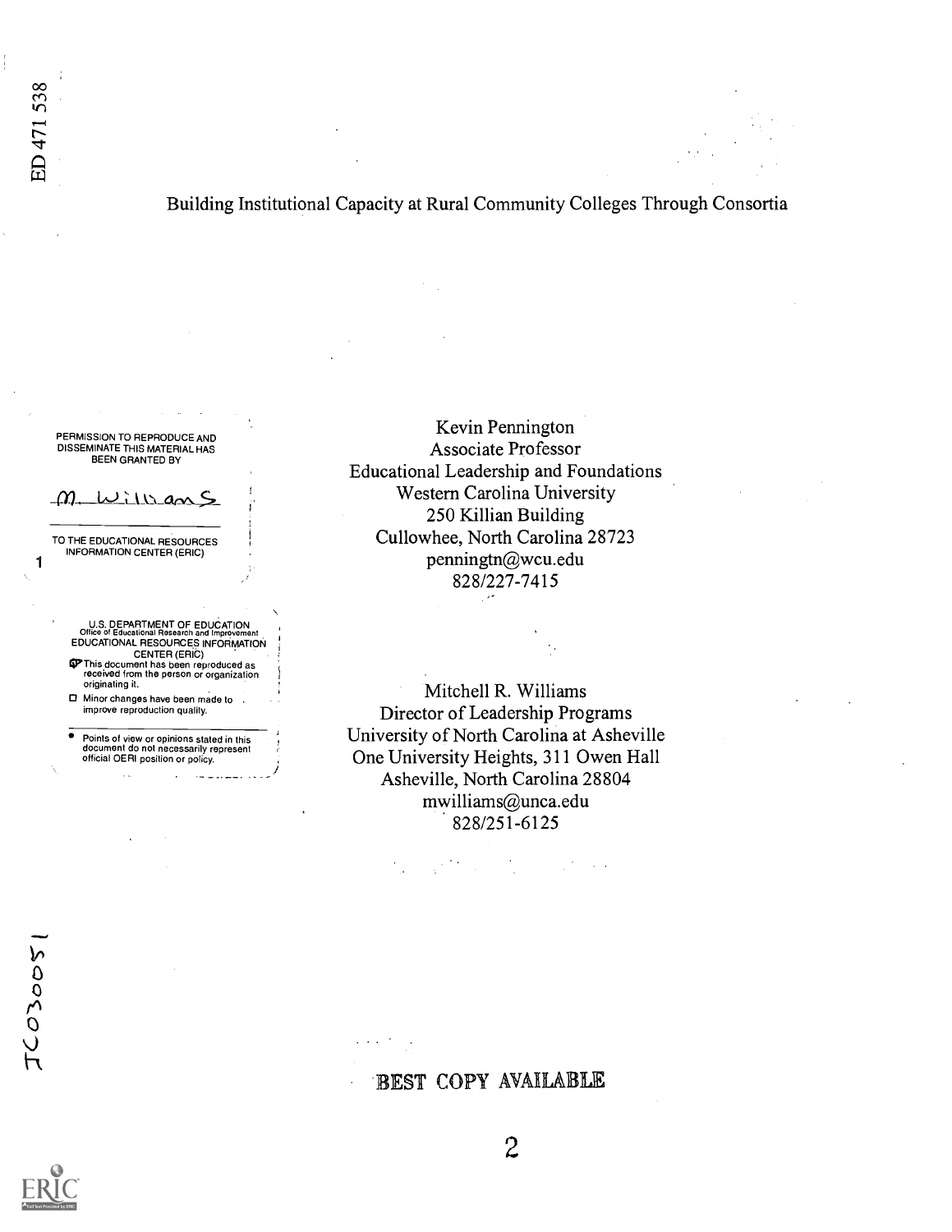Community colleges in the United States take pride in being independent and autonomous institutions. Two-year colleges have prospered because they are willing to face tough political issues and compete successfully for diminishing economic resources. Rural community colleges in particular need leaders with truly innovative thinking who will reach creative answers to the complex challenges they currently face. Part of this innovative judgment has involved relationships with other institutions in their communities: businesses, local school districts, social agencies, and community-based institutions (McGrath, 1998). Today, however, rural community colleges face new challenges which require openness to interinstitutional partnerships that in the past may have been unthinkable due to traditional institutional competitiveness. These challenges include enrollment fluctuations, increased legislative scrutiny, calls for accountability, inadequate and inconsistent funding, and higher education's general loss of public esteem. This article suggests that building institutional capacity through collaboration and institutional consortia among rural community colleges may be in the best interest of all institutions involved.

Given the strong tradition of rivalry and autonomy in higher education, is collaboration practical for rural community colleges? For at least four basic reasons, the answer to this question must be a resounding yes. First, the politics of educational reform has created the need for meaningful collaborative efforts between community colleges. Second, the transformation of our nation's economy from an industrial base to an economy based on information processing, technology, and service has increased the consciousness of rural educational leaders, political leaders, and the public regarding institutional interdependence. Third, rural community colleges struggling with common

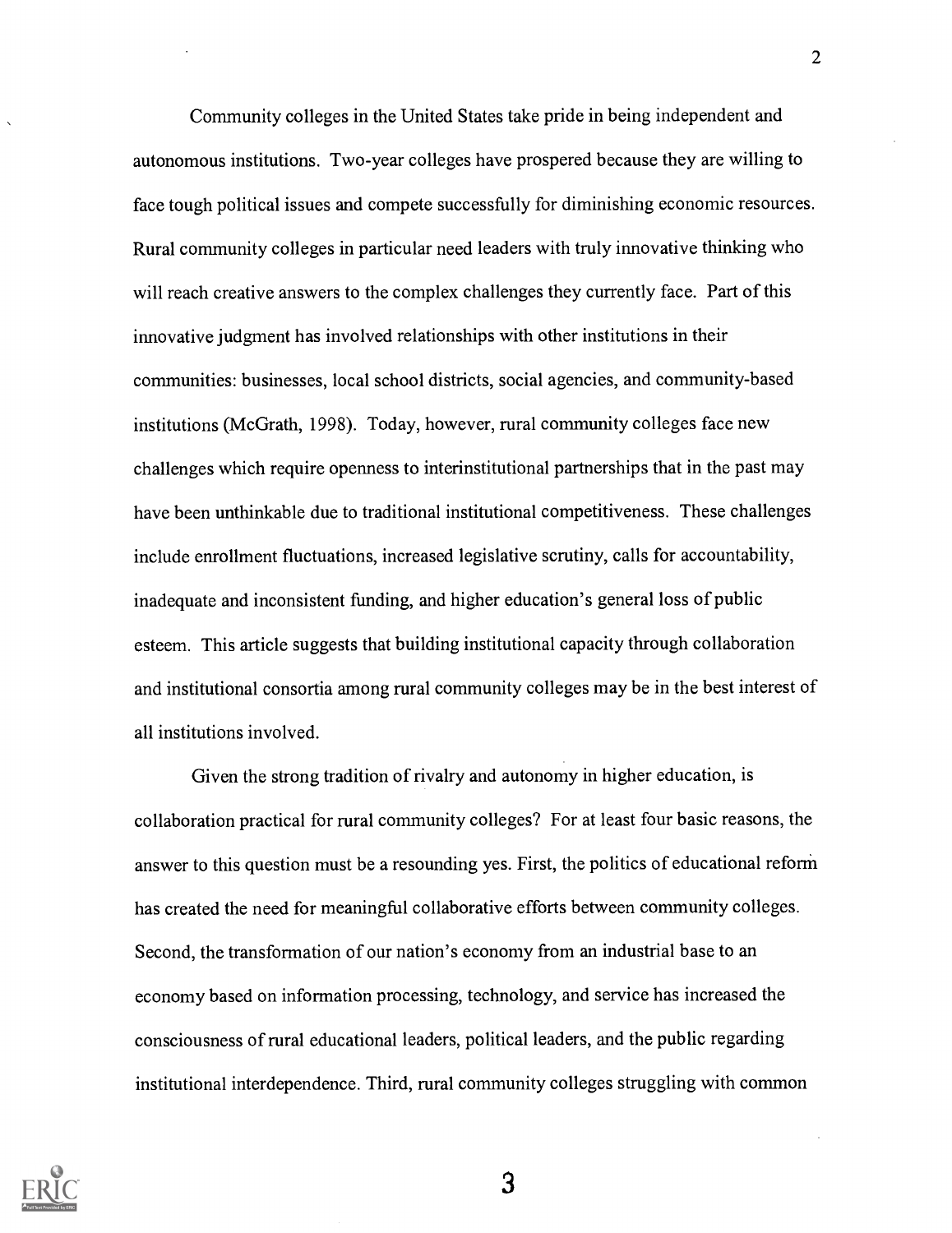challenges can gain insights to potentially successful innovations from their sister institutions. Finally, as demands for accountability have increased, collaborations can provide avenues to lower costs while sustaining the availability, quality, and integrity of programming and services at rural community colleges.

## What is an educational consortium?

A consortium may be an alliance of people, groups, or organizations that have joined together to offer practical solutions to the common problems and the challenges faced by the rural community college. Neal (1988) referred to consortia as semipermanent organizations typically supported by financial contributions from members, with a mission of facilitating cooperative activities between and among member institutions. According to Lewis Patterson, academic consortia share several distinctive characteristics; they are usually: voluntary, multi-institutional, multifunctional, beneficiaries of long-term member support, and managed by professional staff members (as cited in Baus & Ramsbottom, 1999, p. 4).

Each consortium is unique, but the broad goals of almost every consortium are to "achieve more, do something better, or reduce the cost of an activity" (Neal, 1988, p.3). Academic consortia exist to serve their member institutions, and the mission of a consortium is typically to enable its members to achieve, through cooperation, that which cannot be achieved alone (Baus & Ramsbottom, 1999). While every member institution has different needs, each expects to get something of value for its participation in the collaboration.

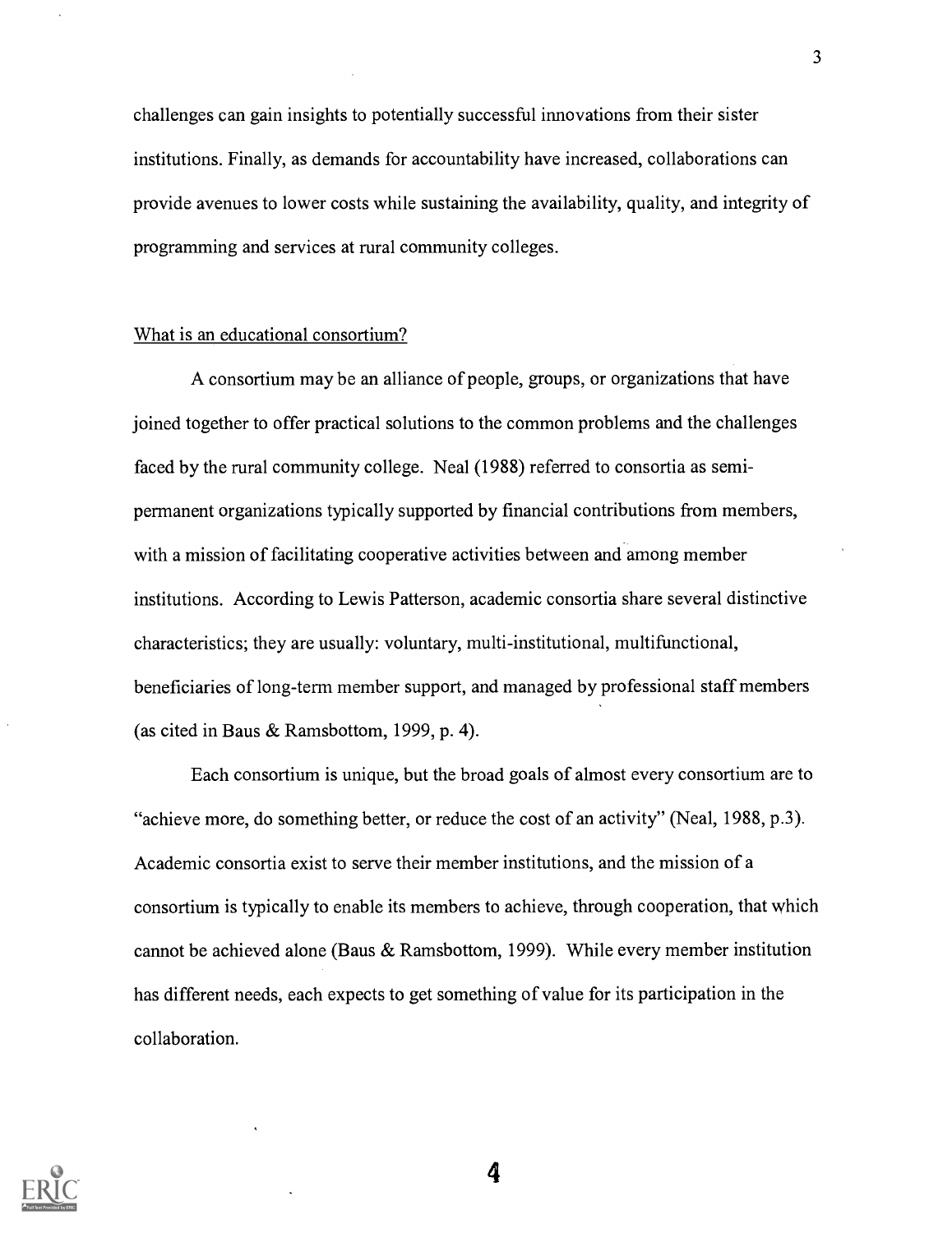Baus (1988) provided four principles of consortia that described why institutions of higher education might participate in a consortium:

- 1. The "primary motivation for institutional cooperation is self-interest" (p. 26), and institutions usually seek collaboration from a position of strength.
- 2. While the basis of consortium activity is consensus formation, it is usually cost savings or political factors that stimulate individual institutions to action.
- 3. Consortia usually have no independent mission but are successful only to the extent they enhance the mission, programs, and services of their constituent members or help solve their problems.
- 4. The effectiveness of any consortium ultimately depends on each member recognizing and accepting its limitations as an individual institution and each member seeing the value in exceeding those limits by entering into partnerships.

## Benefits of participating in a rural community college consortium

Consortia are among the best vehicles available to rural community colleges to meet the challenges currently placed before them. The following list contains several benefits of entering into collaborative initiatives (Baus & Ramsbottom, 1999; McGrath 1998; Williams & Pennington, 2002):

- 1. The ability to attract a larger number of people and perspectives into the problem solving process.
- 2. Higher quality solutions are possible.
- 3. Each stakeholder is ensured a voice and all parties are more likely to retain ownership of the solution.

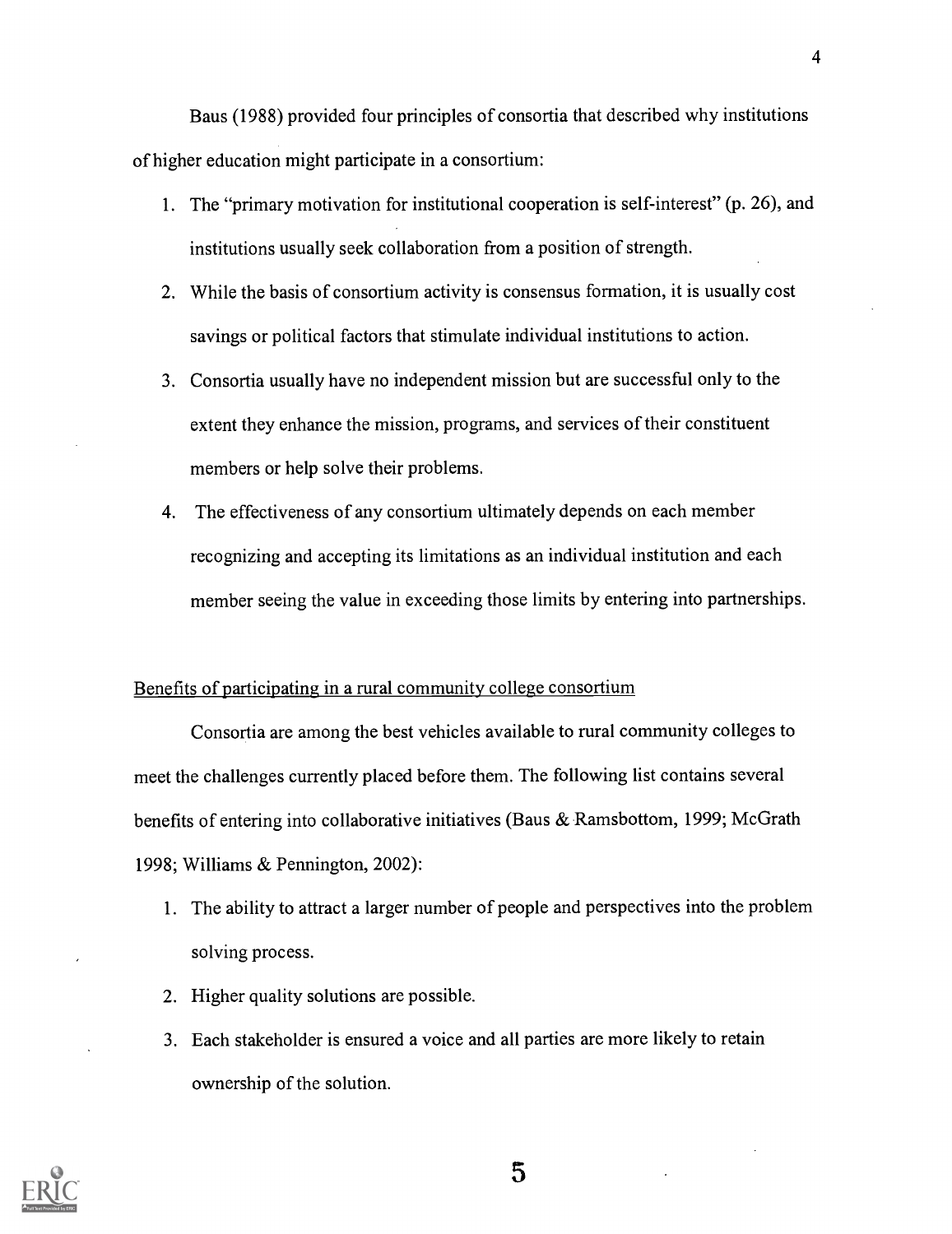- 4. General relationships between stakeholders are likely to improve, and coordination of future actions becomes more likely.
- 5. Member institutions may be able to leverage their limited assets while seeking grants and other funding opportunities.
- 6. There are enhanced opportunities for expanded professional development activities.
- 7. Cost savings may be available through joint purchases and sharing equipment and facilities.
- 8. The political clout of small rural institutions can be greatly increased.

## How a rural consortium can work

The role of the community college is to help prepare all citizens for a better life, but the task of preparing students to live and work in a rapidly evolving technological society is multifaceted and expensive. When institutions and entities want to achieve a challenging goal, they often band together to strengthen their position and increase their chances of achieving the goal; consortia appear to provide an opportunity for community colleges to maintain their place in the higher education community (McGrath, 1998; Smith, Opp, Armstrong, Stewart, & Isaacson, 1999).

The advantages of collaboration were highlighted by Pennington and Williams (2001) through the example of the community college's role in preparing people for a rapidly changing workforce in an information-based economy. The explosion of information technology has increased pressures on community colleges not only to be more competitive in development of institutional programs and services but also to be

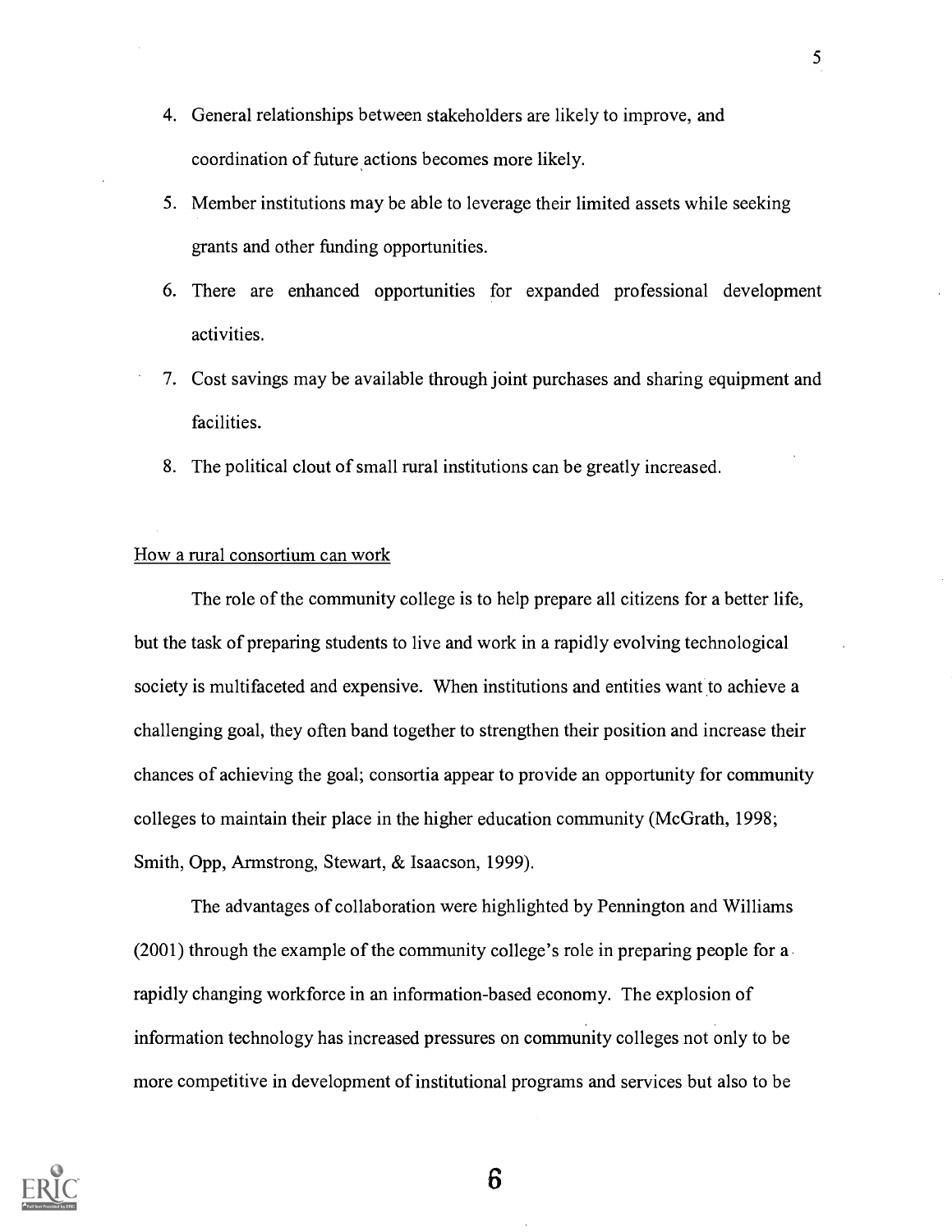more efficient in the delivery of those programs and services. Institutions working independently are often unable to afford new or updated technology in a timely manner. Further, they find it difficult to establish new programs based on expensive technology. How can a consortium help individual institutions deal with this situation? First, a wellpublicized consortium gives the participating institutions more clout with local, state and federal politicians. Further, a consortium can effectively approach business and industry associated with information technology through a greater depth and breadth of perspective in order to explain the needs, concerns and abilities of the community colleges. This combination of increased political influence and a broader understanding of the potential of the community college can be transformed into funding and grant opportunities for the consortium and its member institutions to build needed infrastructure for the desired technology.

6

Additionally, rural community colleges can often find benefits in creating partnerships involving four-year institutions as well as other community colleges. These inter-sector collaborations may involve academic agreements and articulation (May & Smith, 1992), shared services (e.g., purchasing), equipment and facilities (Dorger, 1999; Pennington & Williams, 2001), professional development initiatives (Williams & Pennington, 2002), distance education programs, and economic development projects (McGrath, 1998) and community development activities (Williams, 2002).

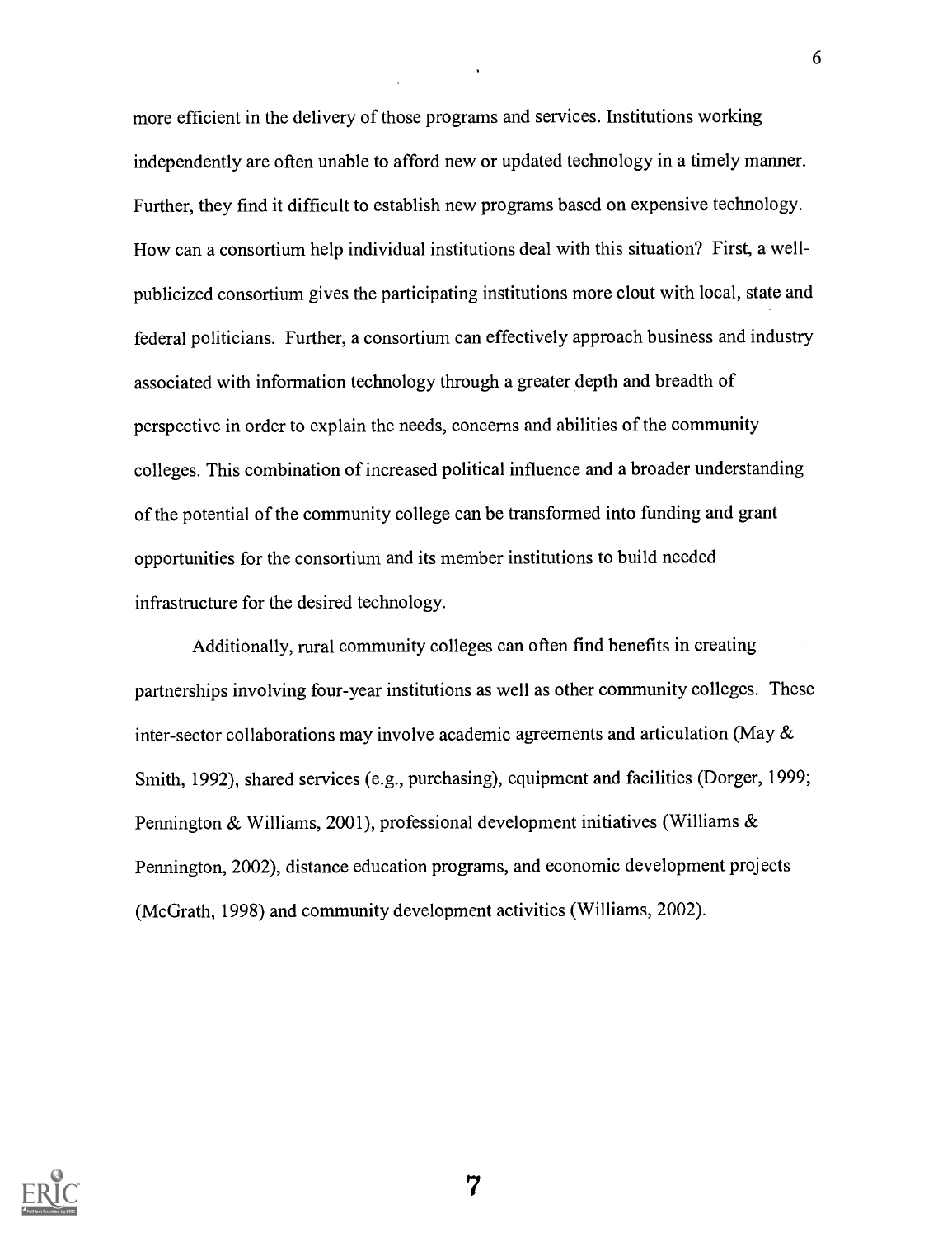## Sustaining a rural community college consortium

By forming strategic alliances, rural community colleges can bring their programs and services to new levels. Once rural community college consortia are established, several conditions can help to keep the viability of the partnership intact.

- A clear vision for the consortium, including clearly defined goals, a focus on real problems, and a realistic assessment of what each institution is seeking to gain from participation (Baus & Ramsbottom, 1999).
- Successful rural community college consortia must have a clear and agreed upon  $\bullet$ sense of mission and purpose, often found in a written mission statement.
- Effective communication across the consortium is important, but efficient  $\bullet$ communication within each participating member of the consortium is essential for success.
- Presidential and other senior-level administrative involvement in the consortium gives the effort credibility and ensures the organization keeps focused on strategically important issues.
- Staff administering the consortia should serve as "a source of institutional  $\bullet$ memory" (Baus and Ramsbottom, 1999, p. 16) and provide continuity to the effort by orienting new representatives from member institutions.
- Participation in a rural community college consortium should "increase each institution's capability to respond to community development needs" (Williams, 2002, p. 34).

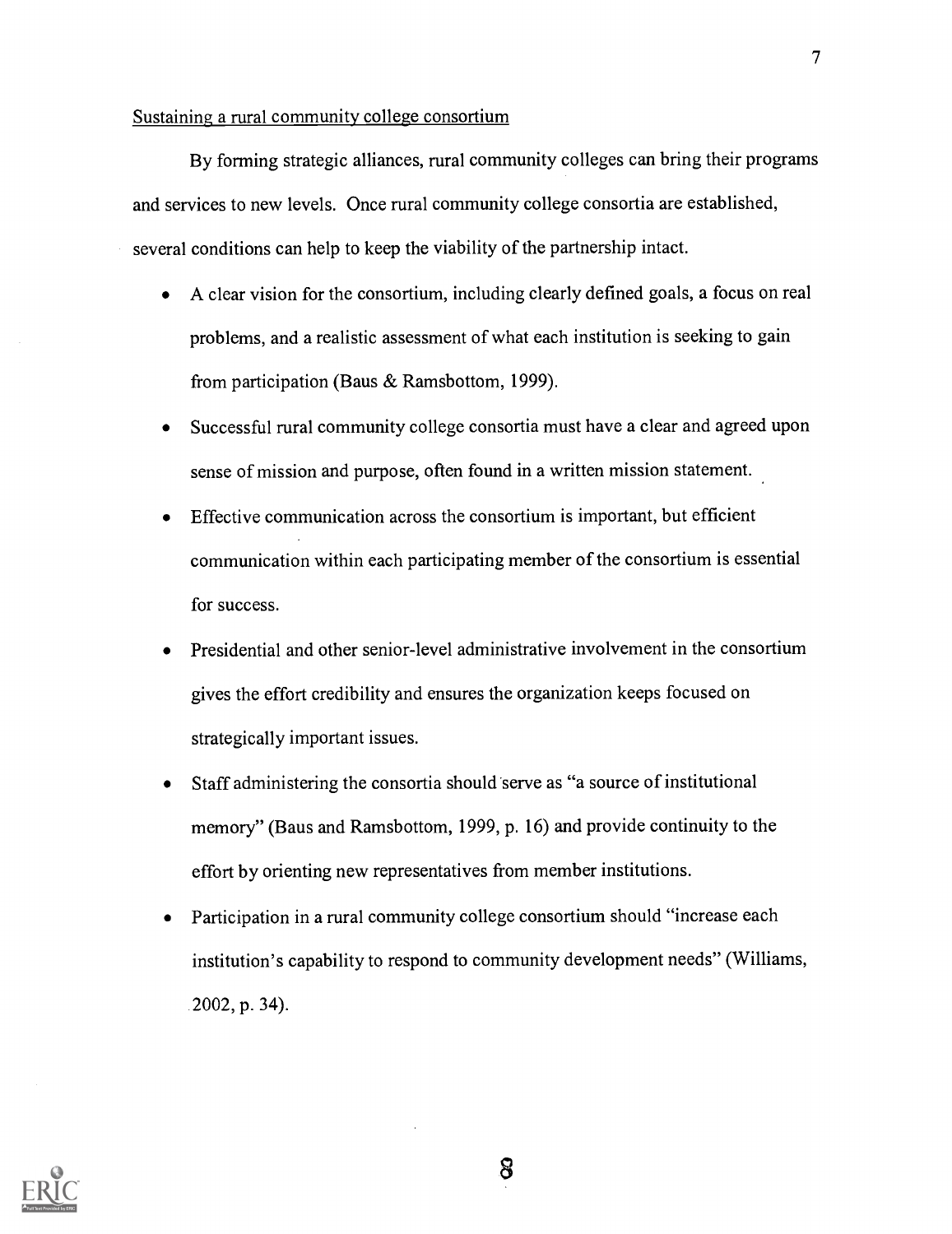### Barriers to consortial success

Creating consortial relationships between rural community colleges is a difficult process. Sustaining an existing consortium even more challenging for the people maintaining the relationship. The following list of "lacks" and "fears" faced by consortium members is compiled from the works of Dorger (1999) and Johnson (1988).

- 1. Lack of a clear understanding of the consortium's mission, purpose, and goals especially among top administrators of member institutions.
- 2. Lack of a realistic assessment of what the member institutions hope to gain from participation in the consortium.
- 3. Lack of effective communication both within the consortium and with individual member institutions.
- 4. Lack of support/commitment from senior-level administrators from each institution participating in the consortium.
- 5. Lack of opportunity for faculty participation in the consortium.
- 6. Fear that money and time could be wasted by participation in the consortium.
- 7. Fear of restrictive and convoluted decision-making processes hampering true collaboration.
- 8. Fear that collaboration is a zero sum process in which some institutions must "lose" for others to "win".
- 9. Fear of being forced to cooperate in areas that should remain "competitive" such as admissions or fund-raising.
- 10. Fear of pressure to participate in weak and unnecessary programming.

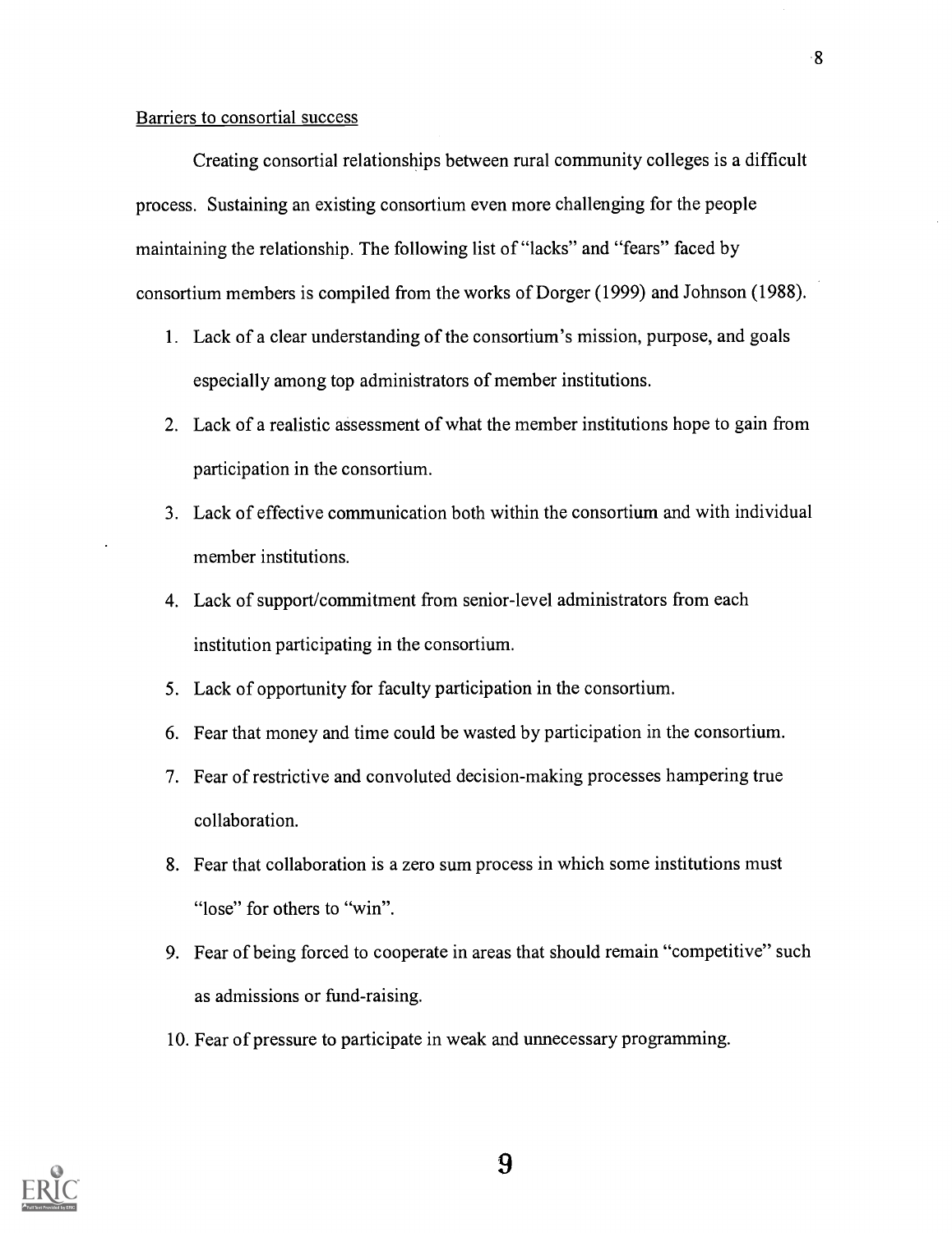## Conclusion

Rural community colleges, perhaps even more than their urban and suburban counterparts, face a myriad of challenges and are looked upon to provide a variety of academic, economic development, and community enhancement services. These institutions are seen as a natural source of leadership in rural initiatives. Rural areas often lag behind suburban and urban communities in terms of economic prosperity and educational achievement, and the ability to resolve rural problems often goes beyond the capacity of any single institution. By establishing working relationships with other institutions of higher education, the rural community college can become even more effective in meeting the unique needs of rural areas.

Obviously, consortia are not a universal remedy for all of the challenges facing rural community colleges. Indeed, consortia have not begun to meet their full potential in providing rural community colleges with long-term solutions to the challenges and hardships that could threaten their very existence. Based on current political, economic, and institutional concerns, it seems likely that interinstitutional consortia will continue to play an ever-increasing role in the future of rural community colleges.



 $\pm 0$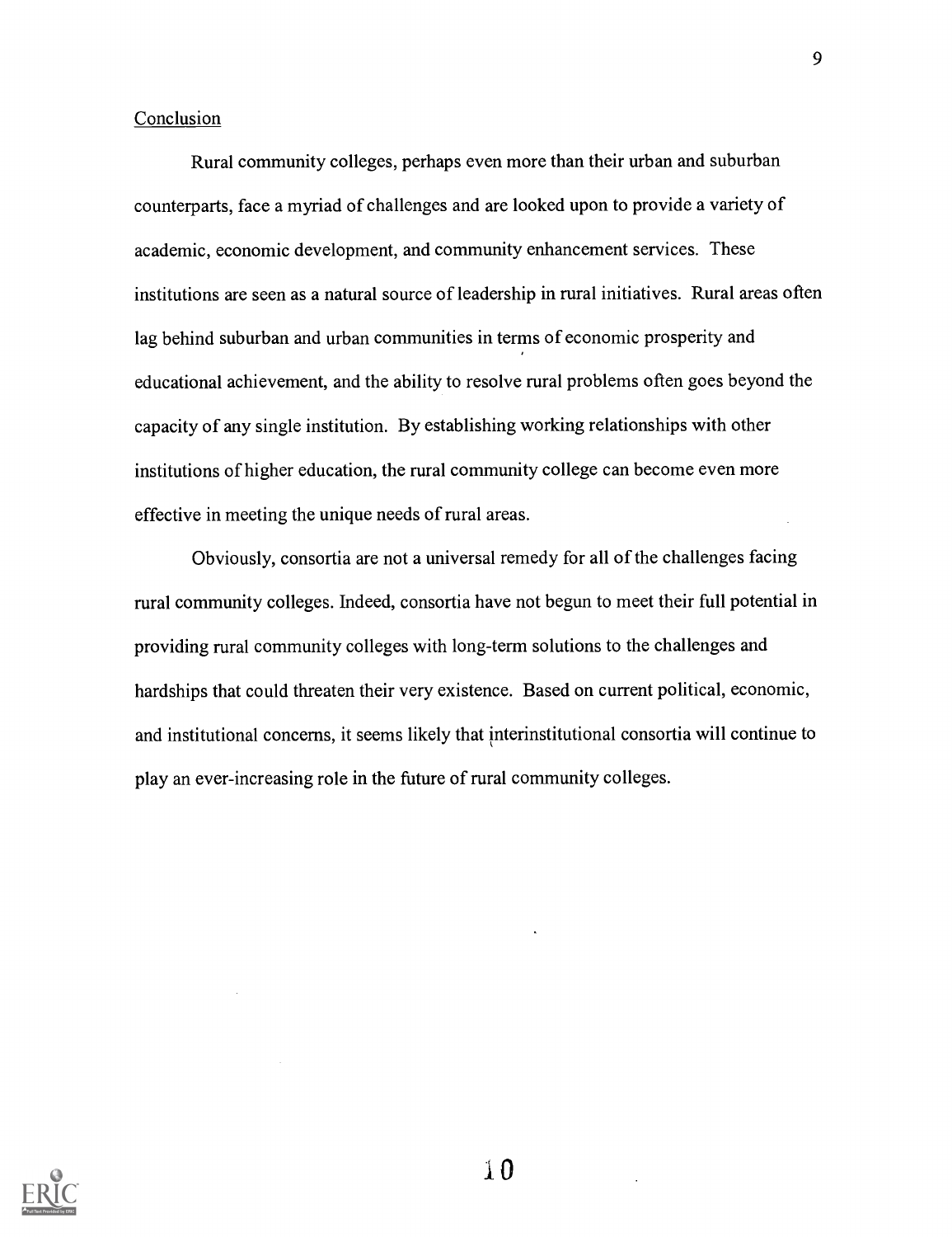#### References

- Baus, F. (1988). The third party role. In D.C. Neal (Ed.), Consortia and interinstitutional cooperation (pp. 23-31). New York: Macmillan.
- Baus, F., & Ramsbottom, C.A. (1999). Starting and sustaining a consortium. In L.G. Dotolo & J.T. Strandness (Eds.), Best practices in higher education consortia: How institutions can work together (pp. 3-18). San Francisco: Jossey-Bass.
- Dorger, M. (1999). Cooperation for cost-effectiveness in purchasing. In L.G. Dotolo & J.T. Strandness (Eds.), Best practices in higher education consortia: How institutions can work together (pp. 67-78). San Francisco: Jossey-Bass.
- Johnson, D.A. (1988). The limits of cooperation. In D.C. Neal (Ed.), Consortia and interinstitutional cooperation (pp. 193-199). New York: Macmillan.
- May, G., & Smith, A. (1992). Gaining stature through community college-university consortia. In B.W. Dziech & W.R. Vilter (Eds.), Prisoners of elitism: The community college's struggle for survival (pp. 63-75). San Francisco: Jossey-Bass.
- McGrath, D. (Ed.). (1998). Creating and benefiting from institutional collaboration: Models for success. San Francisco: Jossey-Bass.
- Neal, D.C. (Ed.). (1988). (Ed.), Consortia and interinstitutional cooperation. New York: Macmillan.
- Pennington, K., & Williams, M.R. (2001). A primer for community college consortium building. Academic Leadership: Journal for Community and Technical College Leaders, 8(2), 3-5.



11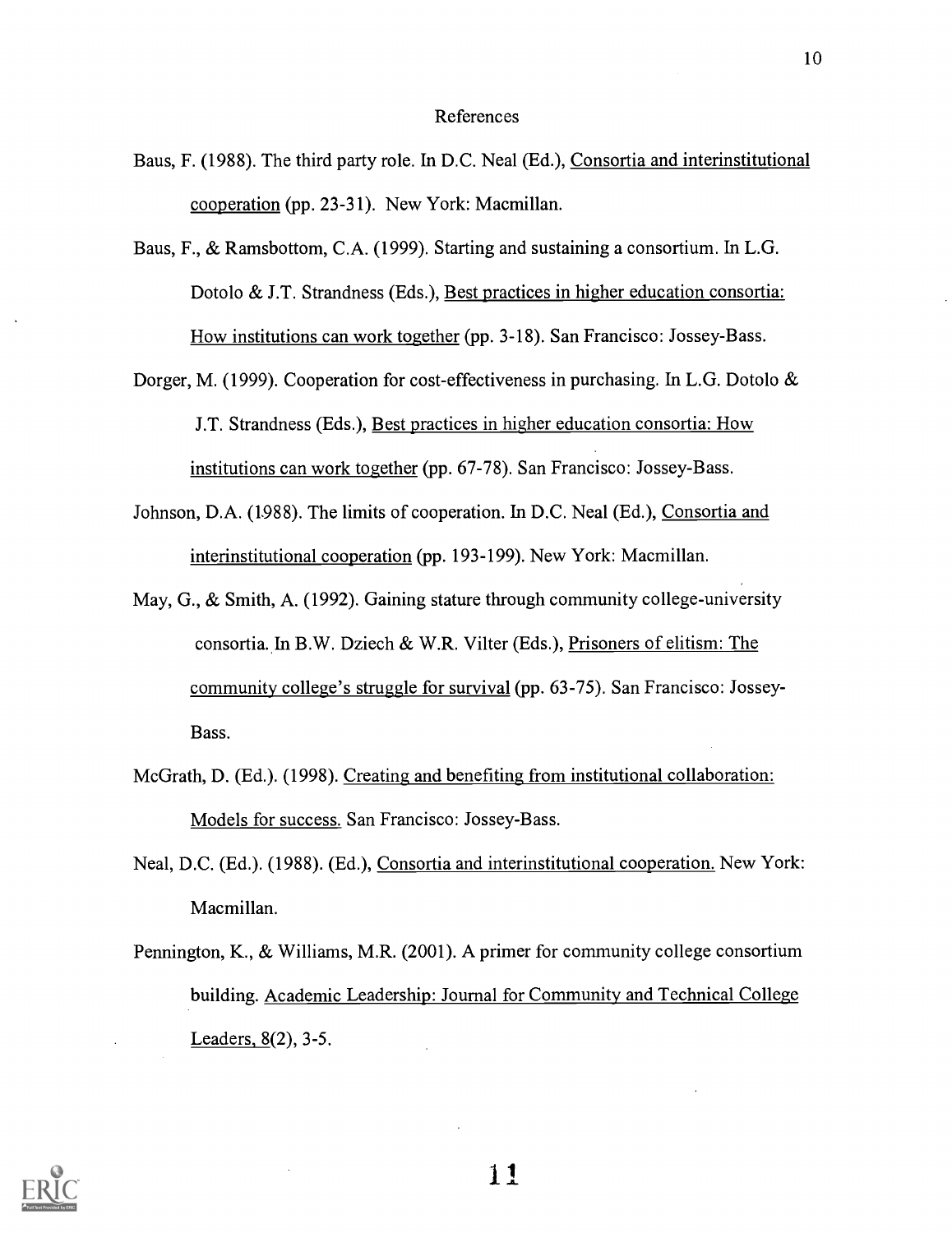Smith, A.B., Opp, R.D., Armstrong, R.L., Stewart, G.A., & Isaacson, R.J. (1999). Community college consortia: An overview. Community College Journal of Research and Practice, 23(4), 371-385.

- Williams, M. R. (2002). Consortia and institutional partnerships for community Development. In L.G. Dotolo & J.B. Noftsinger, Jr. (Eds.), Leveraging resources through partnerships (pp. 29-36). San Francisco: Jossey-Bass.
- Williams, M.R., & Pennington, K. (2002). Collaboration in professional development. Planning for Higher Education, 31(1), 39-45.

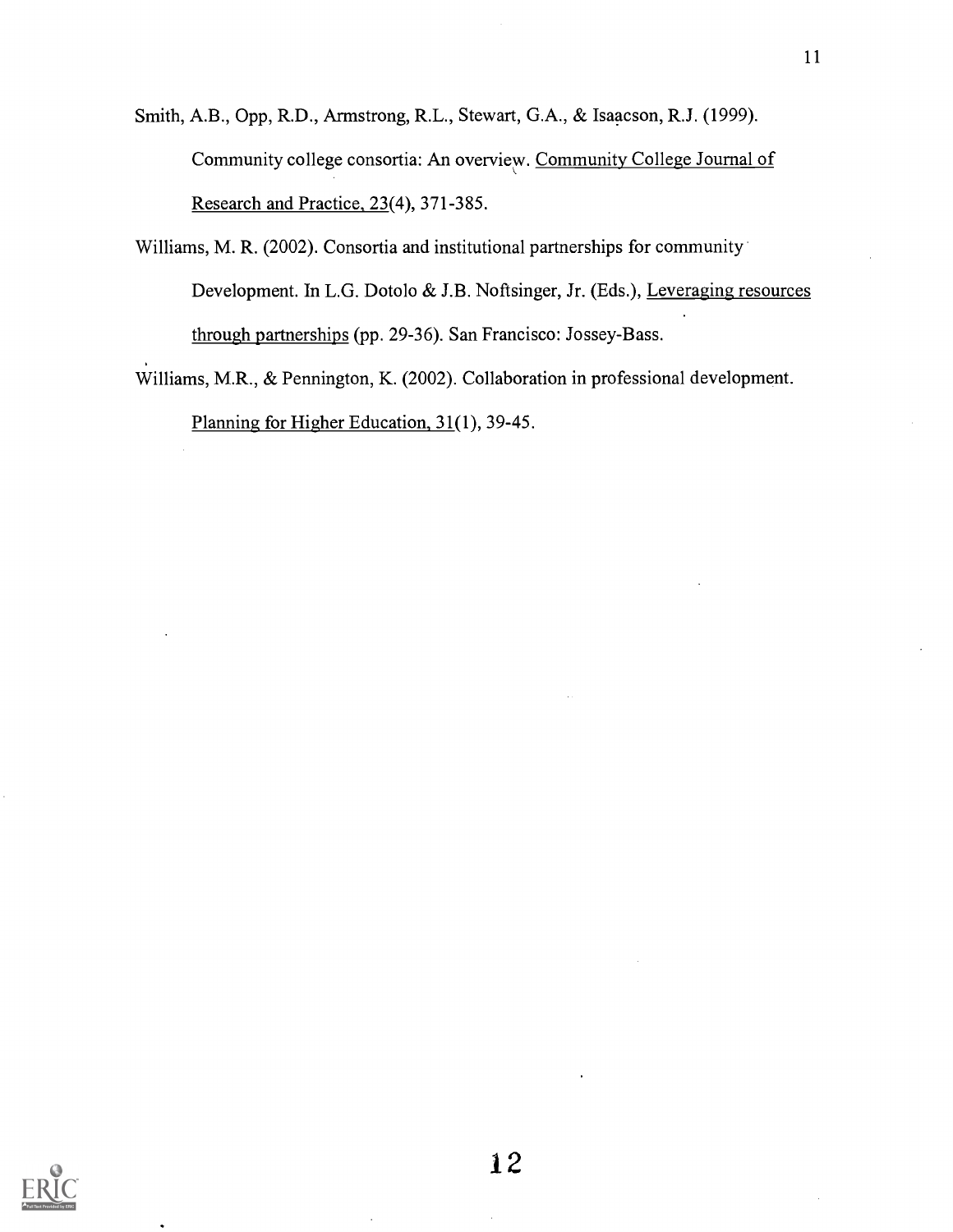|           | <b>U.S. Department of Education</b><br>Office of Educational Research and Improvement (OERI)<br>National Library of Education (NLE)<br><b>Educational Resources Information Center (ERIC)</b> |  |
|-----------|-----------------------------------------------------------------------------------------------------------------------------------------------------------------------------------------------|--|
|           | <b>REPRODUCTION RELEASE</b><br>(Specific Document)                                                                                                                                            |  |
|           | <b>DOCUMENT IDENTIFICATION:</b>                                                                                                                                                               |  |
|           |                                                                                                                                                                                               |  |
|           | Title: Building Institutional Capacity at Aural Community                                                                                                                                     |  |
| Author(s) | Penning fou all Mitchell R. Williams                                                                                                                                                          |  |

II. REPRODUCTION RELEASE:

In order to disseminate as widely as possible timely and significant materials of interest to the educational community, documents announced in the monthly abstract journal of the ERIC system, *Resources in Education (*RIE), are usually made available to users in microfiche, reproduced paper copy, and electronic media, and sold through the ERIC Document Reproduction Service (EDRS). Credit is given to the source of each document, and, if reproduction release is granted, one of the following notices is affixed to the document.

Corporate Source: Publication Date: Publication Date:

If permission is granted to reproduce and disseminate the identified document, please CHECK ONE of the following three options and sign at the bottom of the page.

| PERMISSION TO REPRODUCE AND<br>DISSEMINATE THIS MATERIAL HAS<br>BEEN GRANTED BY                                                                                  | PERMISSION TO REPRODUCE AND<br>DISSEMINATE THIS MATERIAL IN<br>MICROFICHE, AND IN ELECTRONIC MEDIA<br>FOR ERIC COLLECTION SUBSCRIBERS ONLY.<br>HAS BEEN GRANTED BY   | PERMISSION TO REPRODUCE AND<br>DISSEMINATE THIS MATERIAL IN<br>MICROFICHE ONLY HAS BEEN GRANTED BY |
|------------------------------------------------------------------------------------------------------------------------------------------------------------------|----------------------------------------------------------------------------------------------------------------------------------------------------------------------|----------------------------------------------------------------------------------------------------|
| caO<br>TO THE EDUCATIONAL RESOURCES<br><b>INFORMATION CENTER (ERIC)</b>                                                                                          | TO THE EDUCATIONAL RESOURCES<br>INFORMATION CENTER (ERIC)                                                                                                            | $\mathcal{S}$ an<br>TO THE EDUCATIONAL RESOURCES<br><b>INFORMATION CENTER (ERIC)</b>               |
| Level,                                                                                                                                                           | 2A<br>Level 2A                                                                                                                                                       | 2B<br>Level 2B                                                                                     |
| Check here for Level 1 release, permitting<br>reproduction and dissemination in microfiche or<br>other ERIC archival media (e.g., electronic) and<br>paper copy. | Check here for Level 2A release, permitting reproduction<br>and dissemination in microfiche and in electronic media for<br>ERIC archival collection subscribers only | Check here for Level 2B release, permitting reproduction<br>and dissemination in microfiche only   |

contractors requires permission from the copyright holder. Exception is made for non-profit reproduction by libraries and other service agencies

|                                           | to satisfy information needs of educators in response to discrete inquiries. |                                                                                       |  |
|-------------------------------------------|------------------------------------------------------------------------------|---------------------------------------------------------------------------------------|--|
| Signature:                                |                                                                              | Printed Name/Position/Title:<br>Kevin Pennington, Diretor Community College Education |  |
| $\Delta \Lambda$<br>Organization/Address: | amcle                                                                        | I FAX:<br>Telephone:<br>(828) 227-7415                                                |  |
|                                           | Western Carolina University                                                  | Date:<br>E-Mail Address:<br>17/102<br>penningtne via                                  |  |
| $250A$ / $C1/14n$                         |                                                                              |                                                                                       |  |
|                                           | Culloubre, N C 28723                                                         |                                                                                       |  |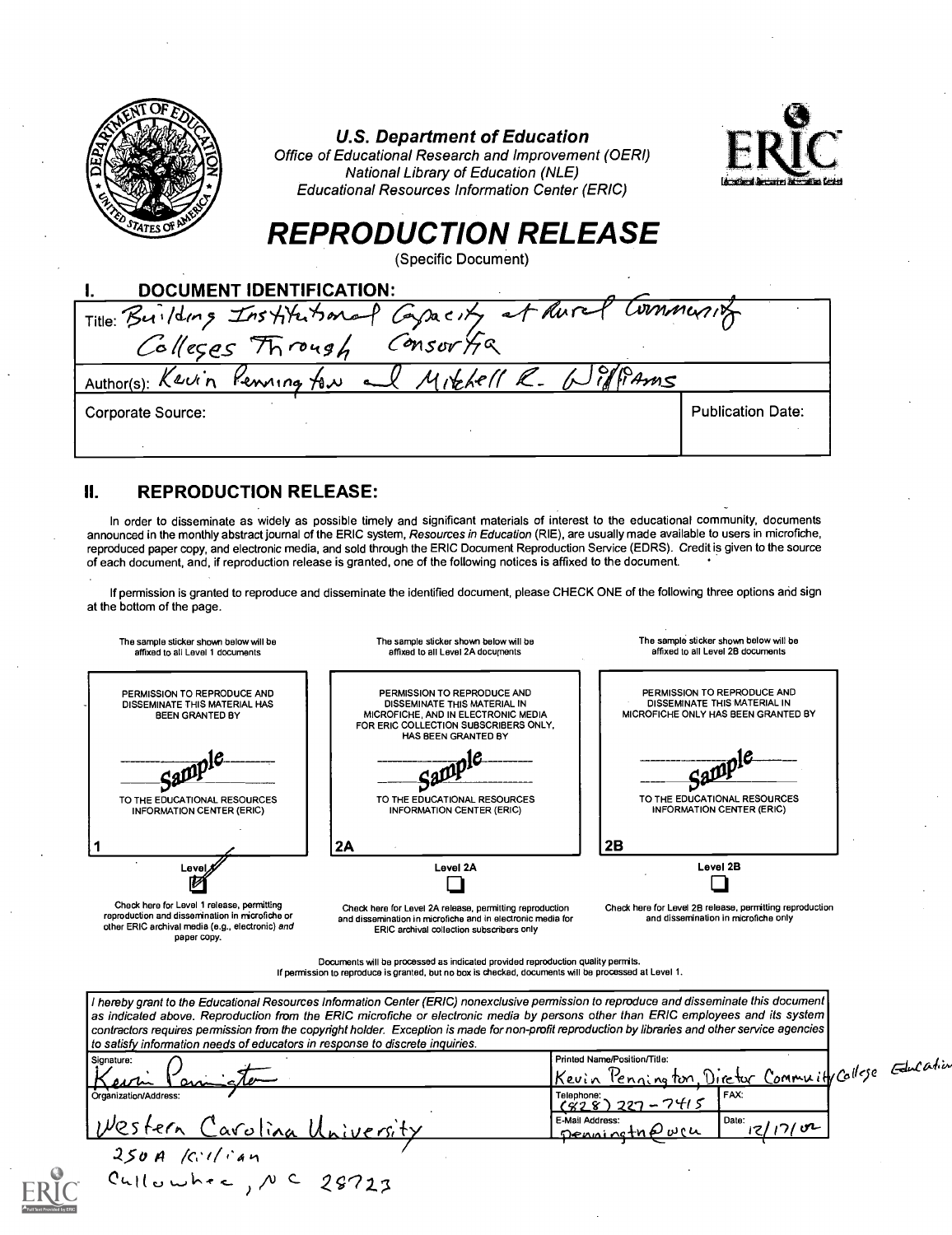# III. DOCUMENT AVAILABILITY INFORMATION (FROM NON-ERIC SOURCE):

If permission to reproduce is not granted to ERIC, or, if you wish ERIC to cite the availability of the document from another source, please provide the following information regarding the availability of the document. (ERIC will not announce a document unless it is publicly available, and a dependable source can be specified. Contributors should also be aware that ERIC selection criteria are significantly more stringent for documents that cannot be made available through EDRS.)

| Publisher/Distributor:                          | <b>COL</b> |           |        |        |
|-------------------------------------------------|------------|-----------|--------|--------|
| $\cdot$<br>$\overline{\phantom{a}}$<br>Address: |            | $\bullet$ |        | $\sim$ |
|                                                 |            |           | . н.   |        |
| Price:                                          |            |           |        |        |
| $\ddot{\phantom{1}}$                            |            |           | $\sim$ |        |

# IV. REFERRAL OF ERIC TO COPYRIGHT/REPRODUCTION RIGHTS HOLDER:

If the right to grant this reproduction release is held by someone other than the addressee, please provide the appropriate name and address:

| Name:    |  |
|----------|--|
|          |  |
| Address: |  |
|          |  |
|          |  |
|          |  |

# V. WHERE TO SEND THIS FORM:

Send this form to the following ERIC Clearinghouse:

However, if solicited by the ERIC Facility, or if making an unsolicited contribution to ERIC, return this form (and the document being contributed) to:

> ERIC Processing and Reference Facility 4483-A Forbes Boulevard Lanham, Maryland 20706

> > Telephone: 301-552-4200 Toll Free: 800-799-3742 FAX: 301-552-4700 e-mail: info@ericfac.piccard.csc.com<br>WWW: http://ericfacility.org http://ericfacility.org

EFF-088 (Rev. 2/2001)

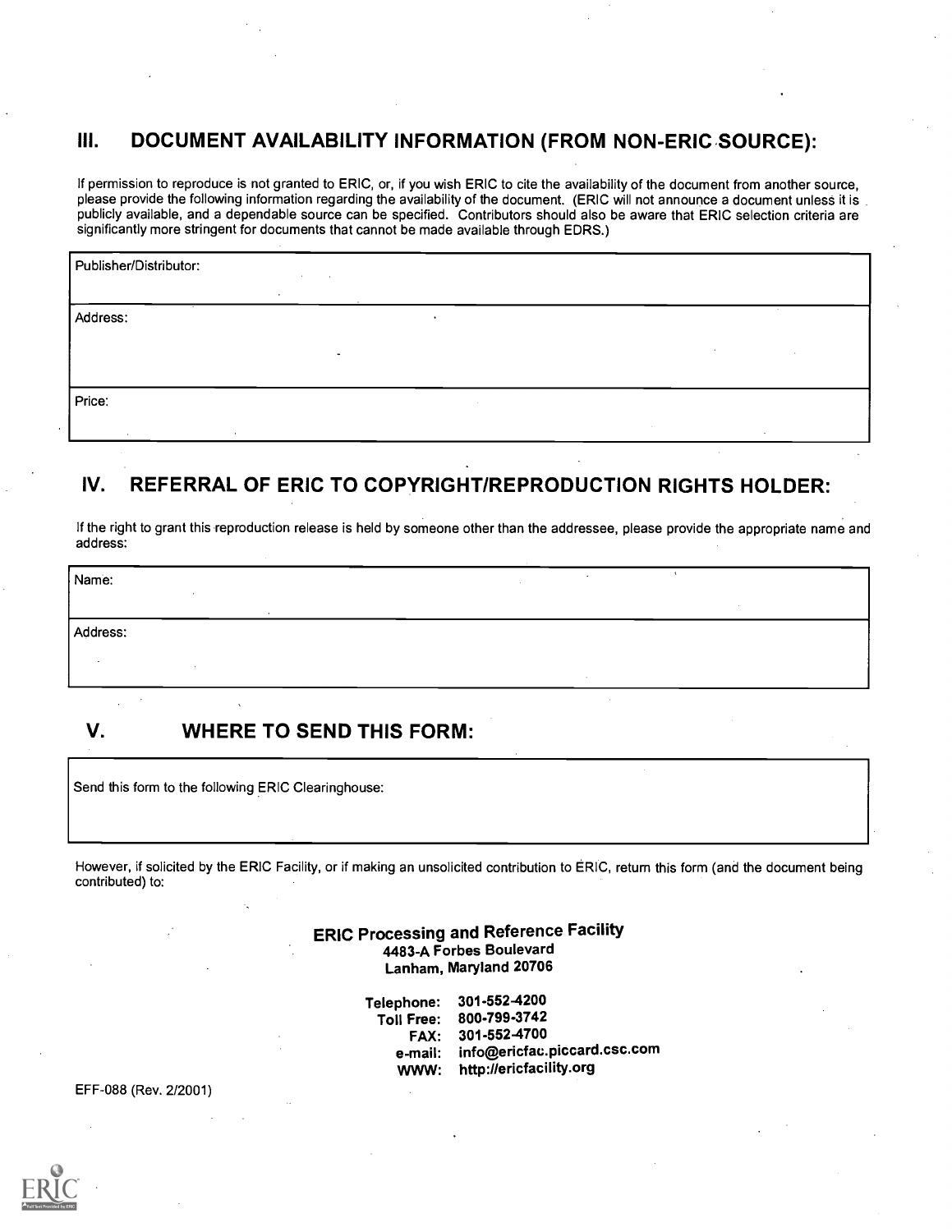

## U.S. Department of Education

Office of Educational Research and Improvement (OERI) National Library of Education (NLE) Educational Resources Information Center (ERIC)



# REPRODUCTION RELEASE

(Specific Document)

| <b>DOCUMENT IDENTIFICATION:</b>                           |                          |
|-----------------------------------------------------------|--------------------------|
| Title: Building Institutional Capacity at Rural Community |                          |
|                                                           |                          |
| Author(s): Kevin Pennington and Mitchell R. Williams      |                          |
| Corporate Source:                                         | <b>Publication Date:</b> |
|                                                           |                          |

# II. REPRODUCTION RELEASE:

In order to disseminate as widely as possible timely and significant materials of interest to the educational community, documents announced in the monthly abstract journal of the ERIC system, Resources in Education (RIE), are usually made available to users in microfiche, reproduced paper copy, and electronic media, and sold through the ERIC Document Reproduction Service (EDRS). Credit is given to the source of each document, and, if reproduction release is granted, one of the following notices is affixed to the document.

If permission is granted to reproduce and disseminate the identified document, please CHECK ONE of the following three options and sign at the bottom of the page.

| The sample sticker shown below will be<br>affixed to all Level 1 documents                                                                                                                                                                                                                                                                                                                                                                                                                                        | The sample sticker shown below will be<br>affixed to all Level 2A documents                                                                                        | The sample sticker shown below will be<br>affixed to all Level 2B documents                        |  |  |
|-------------------------------------------------------------------------------------------------------------------------------------------------------------------------------------------------------------------------------------------------------------------------------------------------------------------------------------------------------------------------------------------------------------------------------------------------------------------------------------------------------------------|--------------------------------------------------------------------------------------------------------------------------------------------------------------------|----------------------------------------------------------------------------------------------------|--|--|
| PERMISSION TO REPRODUCE AND<br>DISSEMINATE THIS MATERIAL HAS<br><b>BEEN GRANTED BY</b>                                                                                                                                                                                                                                                                                                                                                                                                                            | PERMISSION TO REPRODUCE AND<br>DISSEMINATE THIS MATERIAL IN<br>MICROFICHE, AND IN ELECTRONIC MEDIA<br>FOR ERIC COLLECTION SUBSCRIBERS ONLY.<br>HAS BEEN GRANTED BY | PERMISSION TO REPRODUCE AND<br>DISSEMINATE THIS MATERIAL IN<br>MICROFICHE ONLY HAS BEEN GRANTED BY |  |  |
| TO THE EDUCATIONAL RESOURCES<br><b>INFORMATION CENTER (ERIC)</b>                                                                                                                                                                                                                                                                                                                                                                                                                                                  | TO THE EDUCATIONAL RESOURCES<br><b>INFORMATION CENTER (ERIC)</b>                                                                                                   | TO THE EDUCATIONAL RESOURCES<br><b>INFORMATION CENTER (ERIC)</b>                                   |  |  |
|                                                                                                                                                                                                                                                                                                                                                                                                                                                                                                                   | 2A                                                                                                                                                                 | 2B                                                                                                 |  |  |
| Level 1                                                                                                                                                                                                                                                                                                                                                                                                                                                                                                           | Level 2A                                                                                                                                                           | Level 2B                                                                                           |  |  |
| Check here for Level 1 release, permitting<br>Check here for Level 2A release, permitting reproduction<br>reproduction and dissemination in microfiche or<br>and dissemination in microfiche and in electronic media for<br>other ERIC archival media (e.g., electronic) and<br>ERIC archival collection subscribers only<br>paper copy.                                                                                                                                                                          |                                                                                                                                                                    | Check here for Level 2B release, permitting reproduction<br>and dissemination in microfiche only   |  |  |
| Documents will be processed as indicated provided reproduction quality permits.<br>If permission to reproduce is granted, but no box is checked, documents will be processed at Level 1.                                                                                                                                                                                                                                                                                                                          |                                                                                                                                                                    |                                                                                                    |  |  |
| I hereby grant to the Educational Resources Information Center (ERIC) nonexclusive permission to reproduce and disseminate this document<br>as indicated above. Reproduction from the ERIC microfiche or electronic media by persons other than ERIC employees and its system<br>contractors requires permission from the copyright holder. Exception is made for non-profit reproduction by libraries and other service agencies<br>to satisfy information needs of educators in response to discrete inquiries. |                                                                                                                                                                    |                                                                                                    |  |  |
| Signature.                                                                                                                                                                                                                                                                                                                                                                                                                                                                                                        | Printed Name/Position/Title:                                                                                                                                       |                                                                                                    |  |  |

| Signature<br>which<br>in the<br><b>AN</b><br>WMM- | Printed Name/Position/Title:<br>$W$ illians<br>Mitchell | フルイル               |  |
|---------------------------------------------------|---------------------------------------------------------|--------------------|--|
| Organization/Address:<br>UNCASLEVILLE             |                                                         |                    |  |
| Hershte<br>One University                         | E-Mail Address:                                         | Date:<br>$-6 - 03$ |  |
| 830'<br><b>Azel</b><br>C۴۵<br>$O(b \& w)$<br>311  | Muillianns @ UNCA. Polu                                 |                    |  |
| Asherille                                         |                                                         |                    |  |